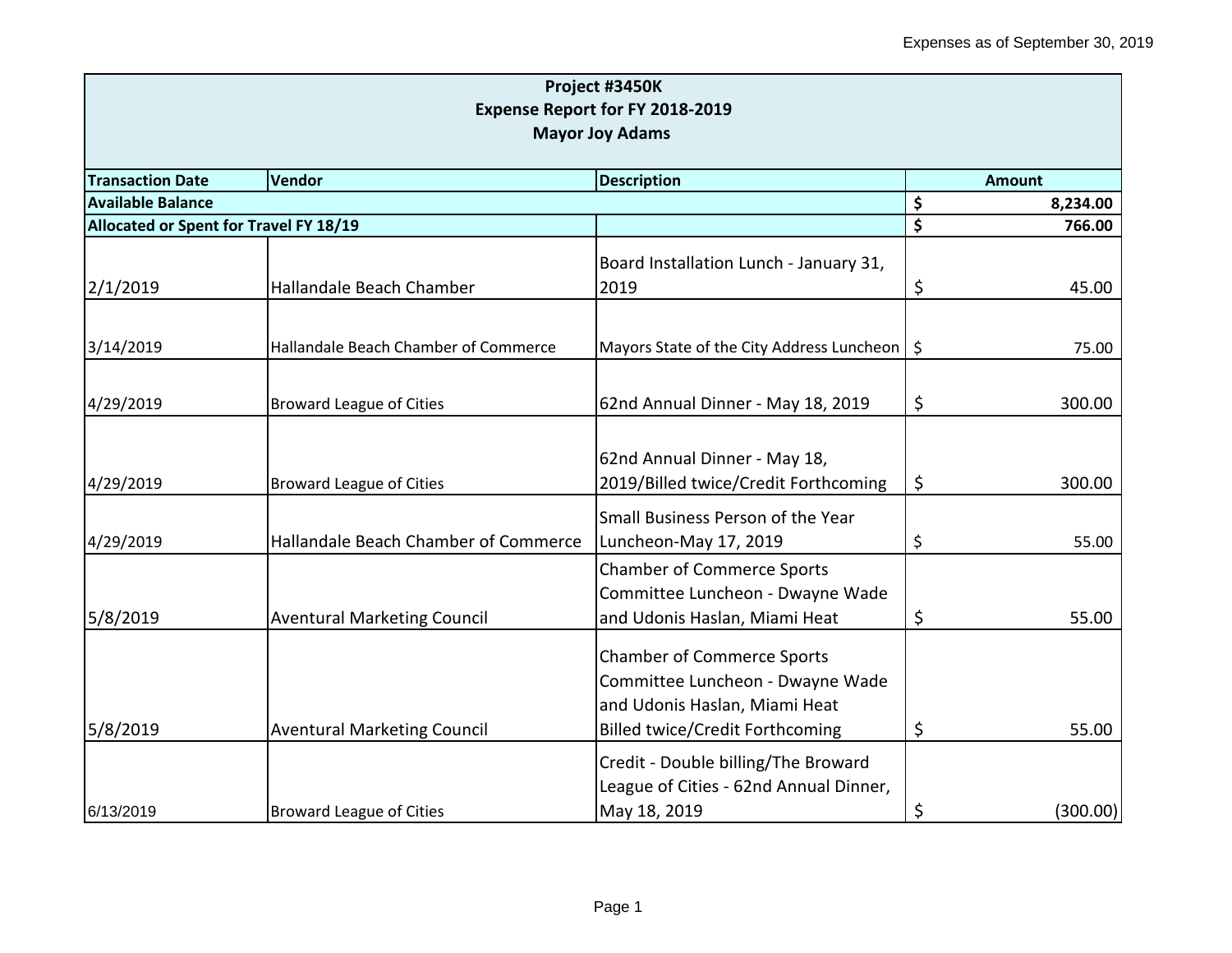| Project #3450K<br>Expense Report for FY 2018-2019<br><b>Mayor Joy Adams</b> |                                   |                                                                                                    |  |         |  |  |
|-----------------------------------------------------------------------------|-----------------------------------|----------------------------------------------------------------------------------------------------|--|---------|--|--|
| <b>Transaction Date</b><br>Vendor<br><b>Description</b><br>Amount           |                                   |                                                                                                    |  |         |  |  |
|                                                                             |                                   |                                                                                                    |  |         |  |  |
|                                                                             |                                   | Credit/Billed twice - Chamber of<br>Commerce Sports Committee<br>Luncheon - Dwayne Wade and Udonis |  |         |  |  |
| 7/22/2019                                                                   | <b>Aventura Marketing Council</b> | Haslan, Miami Heat                                                                                 |  | (55.00) |  |  |
| 9/24/2019                                                                   | The Grateful Threat               | Uniforms                                                                                           |  | 236.00  |  |  |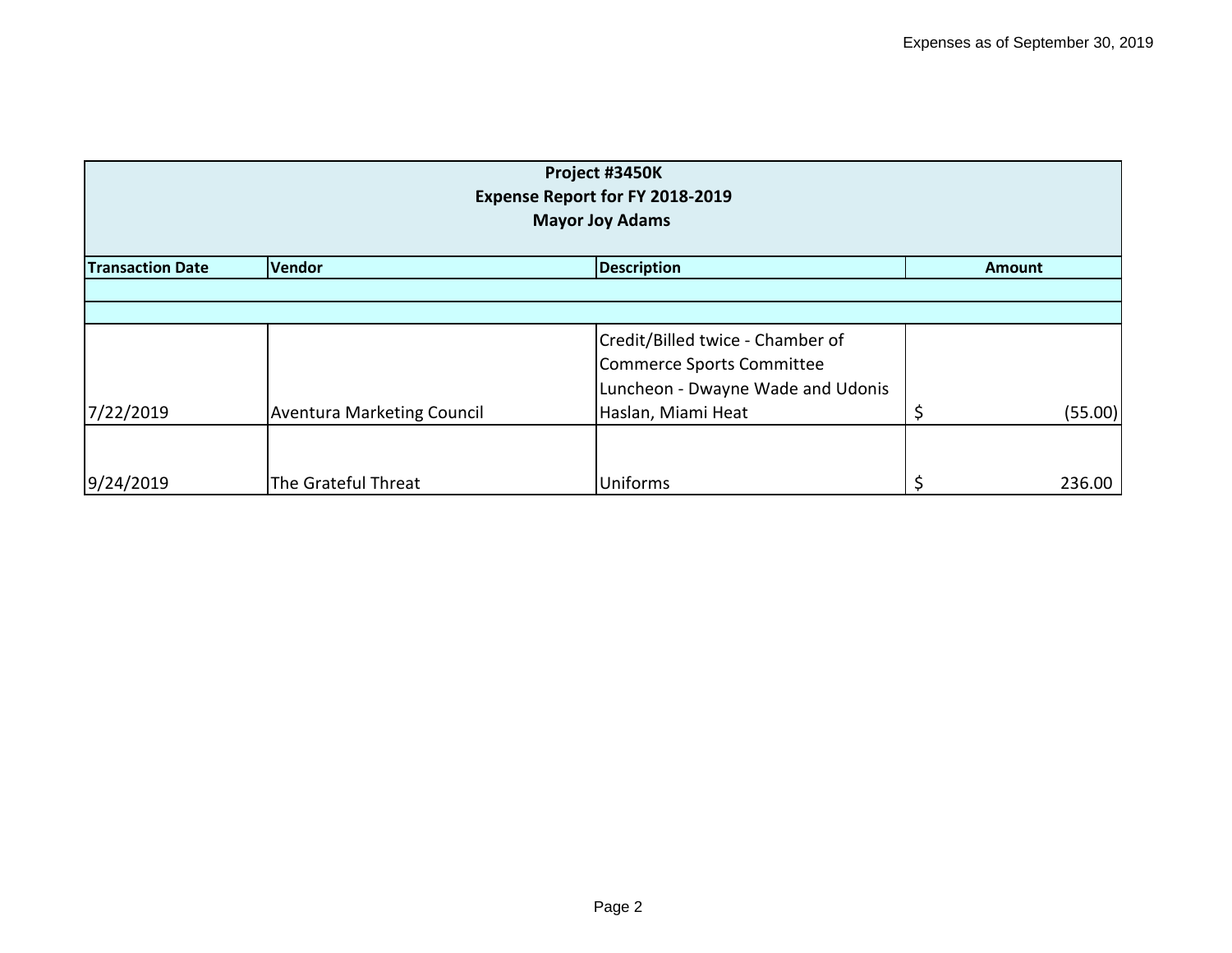| Project #3450L<br><b>Expense Report for FY 2018-2019</b><br>Vice Mayor Sabrina Javellana |                                                  |                                         |    |          |  |                                                                          |
|------------------------------------------------------------------------------------------|--------------------------------------------------|-----------------------------------------|----|----------|--|--------------------------------------------------------------------------|
|                                                                                          |                                                  |                                         |    |          |  | <b>Transaction Date</b><br>Vendor<br><b>Description</b><br><b>Amount</b> |
| <b>Available Balance</b>                                                                 | \$                                               | 3,505.55                                |    |          |  |                                                                          |
| Allocated or Spent for Travel FY 18/19                                                   |                                                  |                                         | \$ | 5,494.45 |  |                                                                          |
|                                                                                          |                                                  | Board Installation Lunch -<br>January   |    |          |  |                                                                          |
| 2/1/2019                                                                                 | Hallandale Beach Chambers                        | 31, 2019                                | \$ | 45.00    |  |                                                                          |
| 2/3/2019                                                                                 | Young Elected Officials Womens<br>Conference, NY | Expenses - February 3, 2019             | \$ | 193.79   |  |                                                                          |
|                                                                                          |                                                  |                                         |    |          |  |                                                                          |
|                                                                                          |                                                  |                                         |    |          |  |                                                                          |
| 2/22/2019                                                                                | <b>Equality Florida Institute</b>                | Donation-Educational Charity            | \$ | 2,500.00 |  |                                                                          |
|                                                                                          |                                                  |                                         |    |          |  |                                                                          |
|                                                                                          |                                                  | 2019 Local Progress National Covening - |    |          |  |                                                                          |
| 3/27/2019                                                                                | Eventbrite                                       | July 26, 2019 -July 27, 2019            | \$ | 60.00    |  |                                                                          |
|                                                                                          |                                                  | Legislative Action Days - Flight and    |    |          |  |                                                                          |
|                                                                                          | Florida League of Cities -                       | Expenses to Tallahassee, FL.<br>March   |    |          |  |                                                                          |
| 4/25/2019                                                                                | Legislative Action Days                          | 26 - March 27, 2019                     | \$ | 506.28   |  |                                                                          |
|                                                                                          |                                                  |                                         |    |          |  |                                                                          |
| 5/16/2019                                                                                | <b>Broward League of Cities</b>                  | Annual Gala - May 18, 2019              | \$ | 150.00   |  |                                                                          |
|                                                                                          |                                                  |                                         |    |          |  |                                                                          |
|                                                                                          | Young Elected Officials Network                  | Conference August 1-4, 2019,            |    |          |  |                                                                          |
| 5/16/2019                                                                                | <b>National Convening</b>                        | Intercontinental Hotel                  | \$ | 50.00    |  |                                                                          |
|                                                                                          |                                                  |                                         |    |          |  |                                                                          |
|                                                                                          | Legislative Policy Committee                     |                                         |    |          |  |                                                                          |
| 6/4/2019                                                                                 | Meeting - June 14, 2019                          | <b>Expenses</b>                         | \$ | 252.27   |  |                                                                          |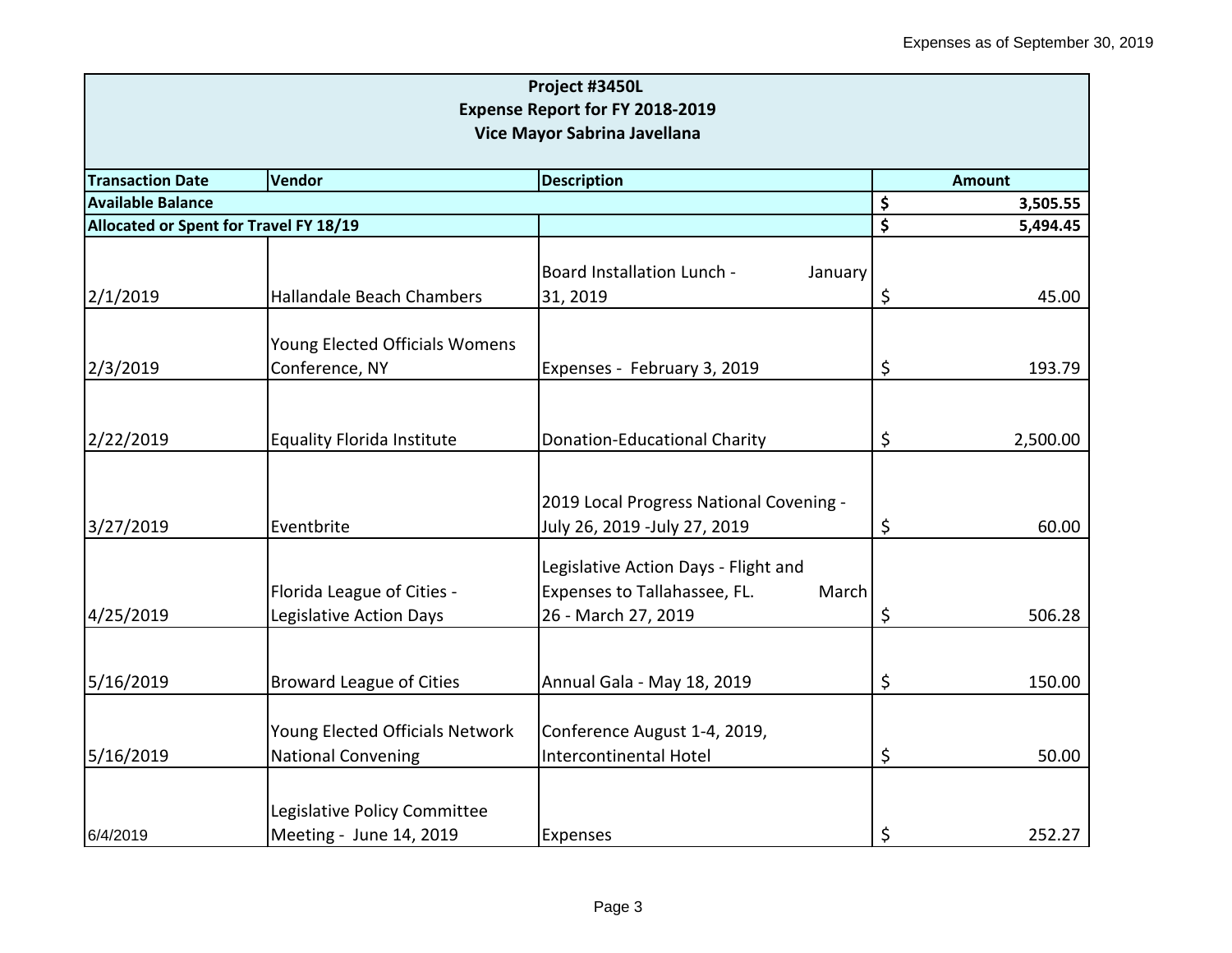| Project #3450L<br><b>Expense Report for FY 2018-2019</b><br>Vice Mayor Sabrina Javellana |                                                                                                    |                                                                               |    |          |  |
|------------------------------------------------------------------------------------------|----------------------------------------------------------------------------------------------------|-------------------------------------------------------------------------------|----|----------|--|
| <b>Description</b><br>Vendor<br><b>Transaction Date</b>                                  |                                                                                                    |                                                                               |    |          |  |
| 8/13/2019                                                                                | <b>Local Progress National Convening</b><br>2019 - Detroit, MI July 26, 2019 -<br>July 27, 2019    | <b>Expenses</b>                                                               | \$ | 550.92   |  |
| 8/29/2019                                                                                | Florida League of Citites - 2019<br>Annual Conference - Orlando, Fl.<br>August 15- August 19, 2019 | Expenses                                                                      | \$ | 1,271.19 |  |
| 9/5/2019                                                                                 | Florida League of Citites - 2019<br>Annual Conference - Orlando, Fl.<br>August 15- August 19, 2019 | Credit - Inaugural Celebration ticket<br>\$60.00 and Luncheon Ticket \$50.00. | \$ | (110.00) |  |
| 9/7/2019                                                                                 | <b>Broward League of Cities</b>                                                                    | 2019 Gold Coast Annual Breakfast                                              |    | 25.00    |  |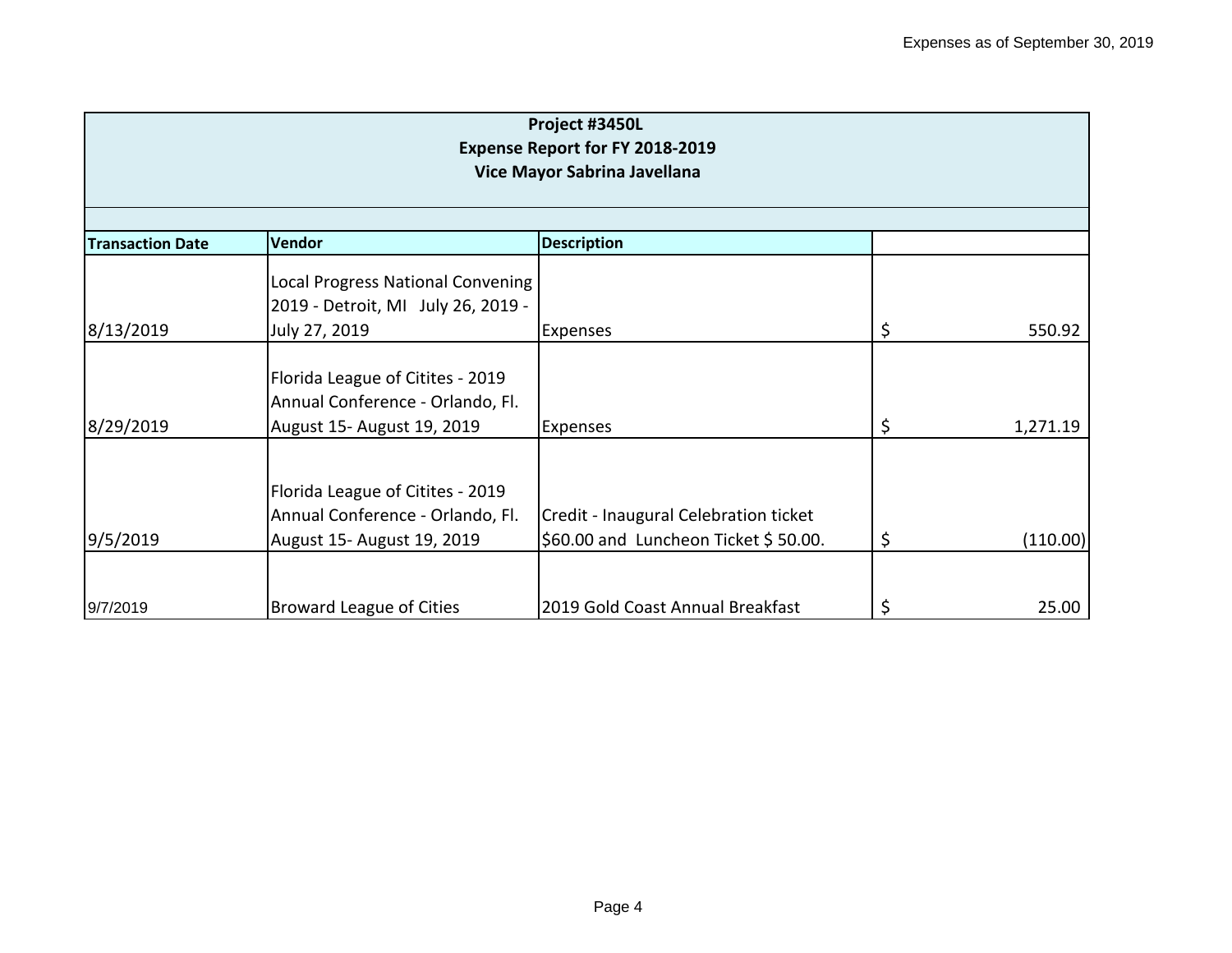| Project #3450E<br><b>Expense Report for FY 2018-2019</b><br><b>Commissioner Michele Lazarow</b> |                                        |                                                                          |    |           |  |
|-------------------------------------------------------------------------------------------------|----------------------------------------|--------------------------------------------------------------------------|----|-----------|--|
|                                                                                                 |                                        |                                                                          |    |           |  |
| <b>Transaction Date</b>                                                                         | Vendor<br><b>Description</b>           |                                                                          |    |           |  |
| Available Balance                                                                               |                                        |                                                                          | \$ | 8,055.70  |  |
|                                                                                                 | Allocated or Spent for Travel FY 18/19 |                                                                          |    | 944.30    |  |
|                                                                                                 | Trip to Tallahase, FL. March 11-       |                                                                          |    |           |  |
| 1/10/2019                                                                                       | 14, 2019                               | Flight to Tallahassee, FL                                                | \$ | 324.76    |  |
|                                                                                                 |                                        | Credit - Commissioner Lazarow from                                       |    |           |  |
|                                                                                                 |                                        | Silver Airways - from Cancelled flight to                                |    |           |  |
|                                                                                                 |                                        | Tallahasse, Fl. Commissioner returned                                    |    |           |  |
| 1/10/2019                                                                                       | <b>Silver Airlines</b>                 | the funds to the City via Check # 0098                                   |    | (5324.76) |  |
|                                                                                                 | Trip to Tallahase, FL. March 11-       |                                                                          |    |           |  |
| 3/31/2019                                                                                       | 14, 2019                               | Car Rental to Tallahassee, FL                                            |    | \$228.82  |  |
|                                                                                                 |                                        | Trip to Tallahase, FL. March 11- Credit - Car Rental to Tallahassee, FL. |    |           |  |
| 3/31/2019                                                                                       | 14, 2019                               | Trip cancelled                                                           |    | (5228.82) |  |
|                                                                                                 |                                        | Trip to the Capitol - Meet with legislators                              |    |           |  |
|                                                                                                 |                                        | regarding multiple preemption bills. April                               |    |           |  |
| 4/30/2019                                                                                       | <b>Expense Reimbursement</b>           | 7-April 10, 2019                                                         | \$ | 944.30    |  |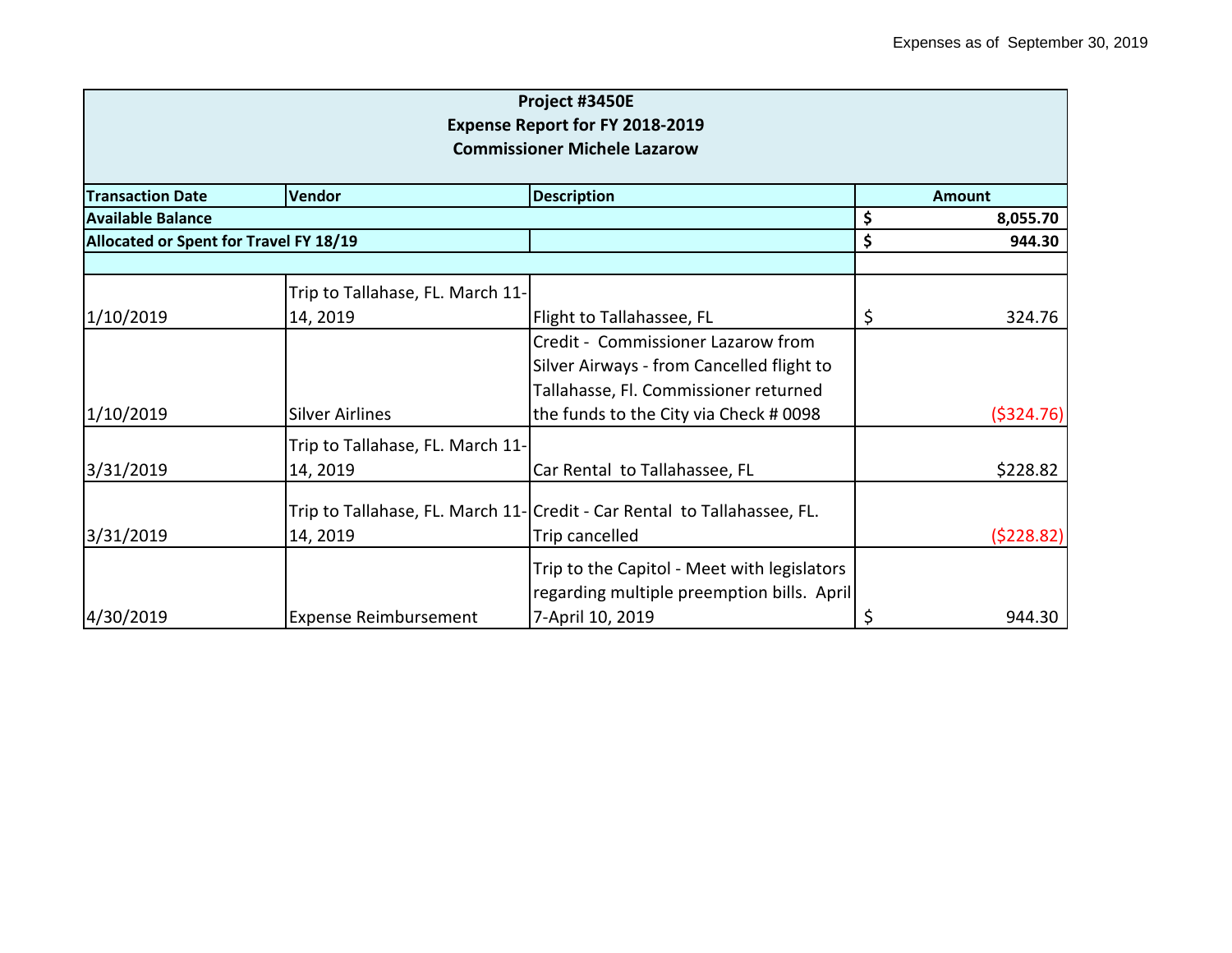| Project #3450H                                |                                 |                                                                                                            |    |               |  |
|-----------------------------------------------|---------------------------------|------------------------------------------------------------------------------------------------------------|----|---------------|--|
|                                               |                                 | <b>Expense Report for FY 2018-2019</b>                                                                     |    |               |  |
| <b>Commissioner Annabelle Lima-Taub</b>       |                                 |                                                                                                            |    |               |  |
| <b>Transaction Date</b>                       | Vendor                          | <b>Description</b>                                                                                         |    | <b>Amount</b> |  |
| <b>Available Balance</b>                      |                                 |                                                                                                            | \$ | 2,337.74      |  |
| <b>Allocated or Spent for Travel FY 18/19</b> |                                 |                                                                                                            | \$ | 6,662.26      |  |
|                                               | South Florida Idea Exchange -   |                                                                                                            |    |               |  |
| 10/1/2018                                     | November 8, 2018                | <b>Full Program</b>                                                                                        | \$ | 95.00         |  |
|                                               | Florida Priority Summit -       |                                                                                                            |    |               |  |
| 11/9/2018                                     | November 14, 2018               | Summit                                                                                                     | \$ | 186.90        |  |
|                                               |                                 |                                                                                                            |    |               |  |
| 1/23/2019                                     | Paws 2 Care Coalition           | Donation                                                                                                   | \$ | 3,000.00      |  |
|                                               |                                 | Flight to Washington, D.C. February<br>15-16, 2019, Meet with Venezualian                                  |    |               |  |
| 2/11/2019                                     | <b>American Airlines</b>        | Leaders                                                                                                    | \$ | 520.36        |  |
|                                               |                                 | Staff to generate a check for \$2500<br>from the Commissioner's travel<br>account for the Israeli American |    |               |  |
| 4/15/2019                                     | <b>Israeli American Council</b> | Council.                                                                                                   | \$ | 2,500.00      |  |
|                                               |                                 | <b>Budget Transfer - Funds to cover</b><br>transaction for food for the Town                               |    |               |  |
| 7/17/2019                                     | <b>Budget Transfer</b>          | Hall meeting                                                                                               | \$ | 61.00         |  |
| 7/18/2019                                     | <b>Broward College</b>          | <b>Grant Writing Suite -</b><br>Class<br>July 17, 2019                                                     | \$ | 299.00        |  |